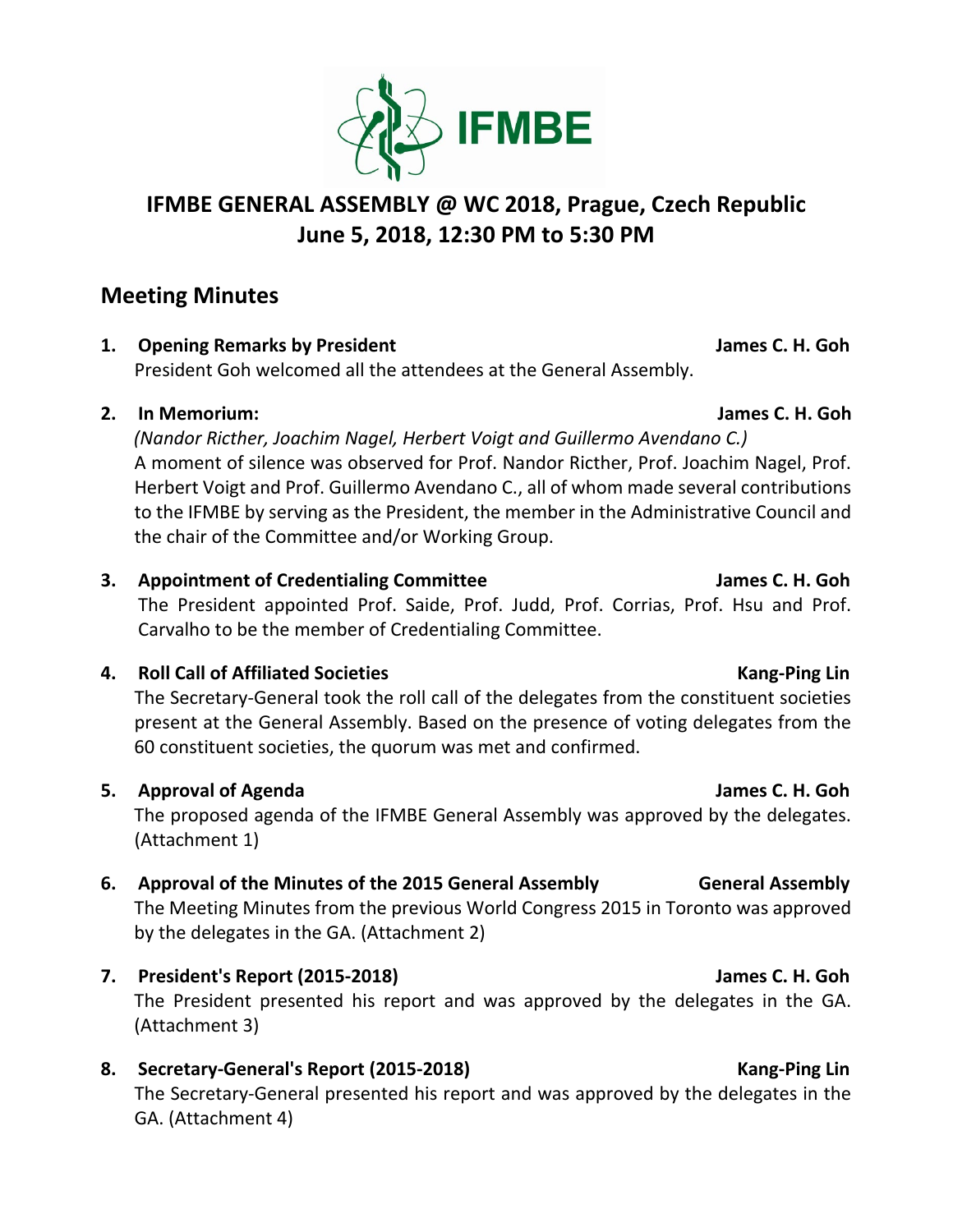## **9. Treasurer's Report (2015-2018) Marc Nyssen**

The Treasurer presented his report on the financial status of the Federation.

# **10.** Nominating Committee Report **Akos Jobbagy**

The Nominating Committee Vice-Chair presented his report and was approved by the delegates in the GA. (attachment 5)

## **11. Elections James C. H. Goh**

The President announced the open positions in IFMBE for the 2018 to 2021 term and explained the election process.

**12. Statements by the representatives of New Membership applicants Representatives** The Representatives (AAMI, Ethiopia, Vietnam, Thailand, Kenya, Benin, Ghana, Uganda and El Salvador) for the New Membership of IFMBE were each allotted time to make a statement to the General Assembly. Their nomination forms with a biography and position statement were presented.

## **13. Balloting for New Membership (A) GA Delegates**

The General Assembly cast their ballots for the IFMBE New Membership, which will become one of Affiliated National Organization or Affiliated Transnational Organization of IFMBE. The ballot tallying of the votes were conducted by Prof. Saide, Prof. Judd, Prof. Corrias, Prof. Hsu and Prof. Carvalho.

## **14. HLM Conformation GA Delegates**

The General Assembly was asked to vote to confirm the candidates for Honorary Life Membership in IFMBE. The candidates to be confirmed for Honorary Life Membership for the year 2018 were: Prof. Valentinuzzi, Prof. Calil, Prof. Hinrikus, Prof. Terio, Prof. Geiger, Prof. Bracale, Prof. Aguilera, Prof. Chang, Prof. McCarthy, and Prof. Kun.

## **15. HLM Recognition James C. H. Goh**

Prof. Goh announced that the General Assembly confirmed all the Honorary Life Member candidates and recognized the newly confirmed Honorary Life Members as part of IFMBE.

## **16. Results of New Membership of IFMBE (A)**

Prof. Goh declared the results of the ballot (AAMI, Ethiopia, Vietnam, Thailand, Kenya, Benin, Ghana, Uganda and El Salvador) for the New Membership of IFMBE.

## **17. Statements by the candidates for President-Elect, SG, &Treasurer Candidates**

The candidates for the positions of President-Elect (Prof. Magjarević and Prof. Hyttinen), Secretary-General (Prof. Lin) and Treasurer (Prof. Nyssen) were each allotted time to make a statement to the General Assembly. Their nomination forms with a biography and position statement were presented.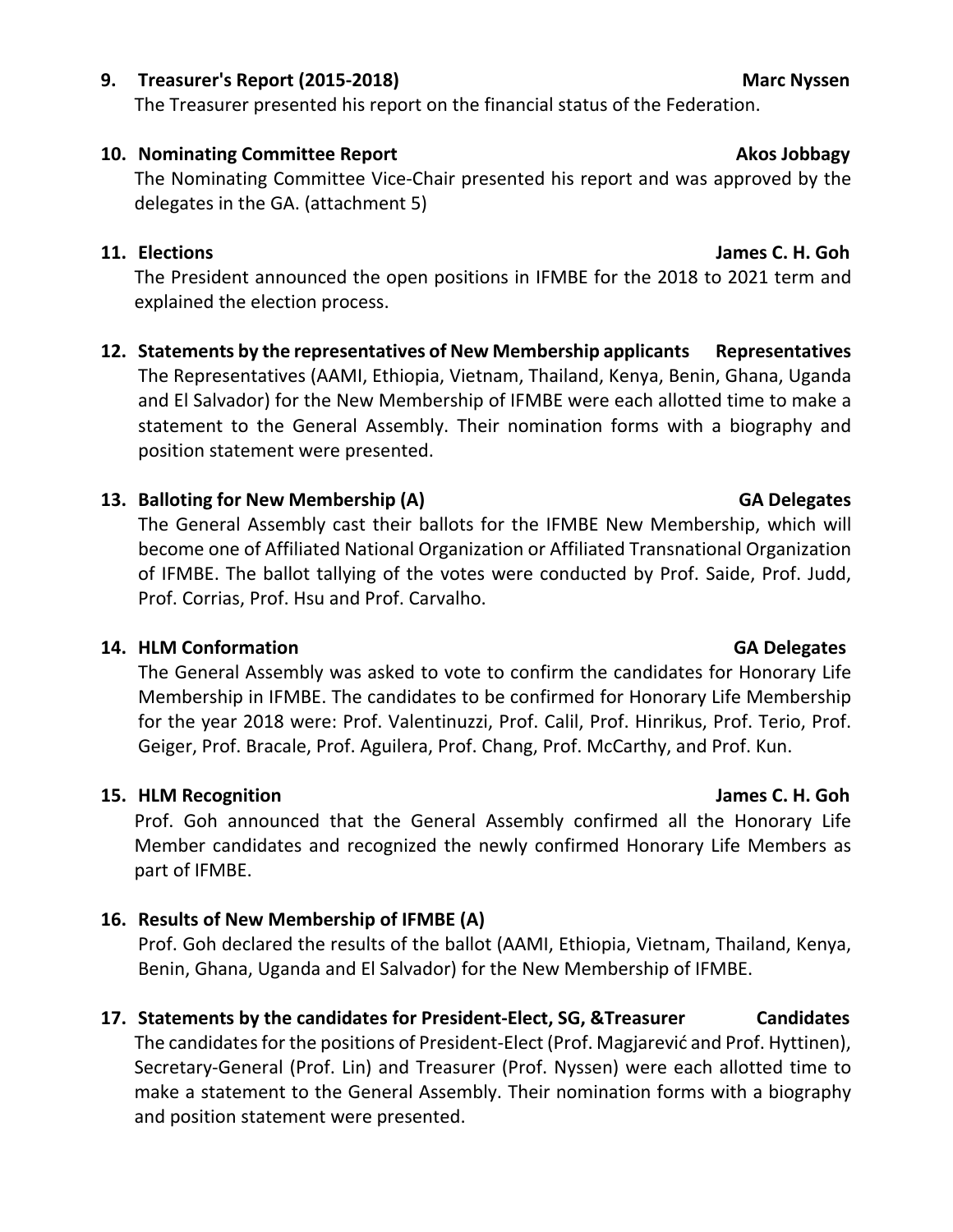### **18. Balloting for President-Elect, SG, &Treasurer (B1) GA Delegates**

The General Assembly cast their ballots for the IFMBE President-Elect, who will serve as the Vice-President of the Federation during the 2018 to 2021 term, and then will become the President during the 2021 to 2024 term. The ballot tallying of the votes were conducted by Prof. Saide, Prof. Judd, Prof. Corrias, Prof. Hsu and Prof. Carvalho. The General Assembly cast their ballots for the incoming IFMBE Secretary-General and Treasurer to serve the 2018 to 2021 term. The ballot tallying of the votes were conducted by Prof. Saide, Prof. Judd, Prof. Corrias, Prof. Hsu and Prof. Carvalho.

### **19. Announcement by WHO representative Adriana Velasquez Adriana Velasquez**

Dr. Adriana Velasquez made a presentation on WHO activities. She mentioned about Global Medical Devices Forum with active participation from several representatives from IFMBE. She expressed a keen interest for a continued collaboration with IFMBE.

### **20. Results of President-Elect Balloting, SG, &Treasurer (B1) James C. H. Goh**

Prof. Goh declared the winner of the ballot (Prof. Magjarević) for the President-Elect, and for the incoming IFMBE Secretary-General (Prof. Lin) and Treasurer (Prof. Nyssen).

### **21. Statements by the candidates for CoS Chair Candidates**

The candidates for the positions of Council of Societies Chair (Prof. Frize and Prof. Sakuma) were each allotted time to make a statement to the General Assembly. Their nomination forms with a biography and position statement were presented.

### **22. Balloting for CoS Chair (B2) GA Delegates**

The General Assembly cast their ballots for the incoming IFMBE Council of Societies Chair to serve the 2018 to 2021 term. The ballot tallying of the votes were conducted by Prof. Saide, Prof. Judd, Prof. Corrias, Prof. Hsu and Prof. Carvalho.

### **23. Statements by the candidates for AC Candidates**

The candidates, Prof. Zequera, Prof. Iadanza, Prof. Lhotska, Prof. Persson, Prof. Nadal, Prof. Luo, and Prof. Saha and Prof. Hyttinen (who was eligible since he was not elected for the President-Elect position), for the two open positions of Ordinary Member to the IFMBE Administrative Council were each allotted time to make a statement to the General Assembly. Their nomination forms with a biography and position statement were presented.

### **24. Balloting for AC Members (B3) GA Delegates**

The General Assembly cast their ballots for the incoming Ordinary Members to the Administrative Council to serve for two successive terms (2018 to 2021 and 2021 to 2024). The ballot tallying of the votes were conducted by Prof. Saide, Prof. Judd, Prof. Corrias, Prof. Hsu and Prof. Carvalho.

### **25. Results of CoS Chair Balloting (B2) James C. H. Goh**

Prof. Goh declared the winners of the ballots for the incoming IFMBE Council of Societies Chair (Prof. Frize).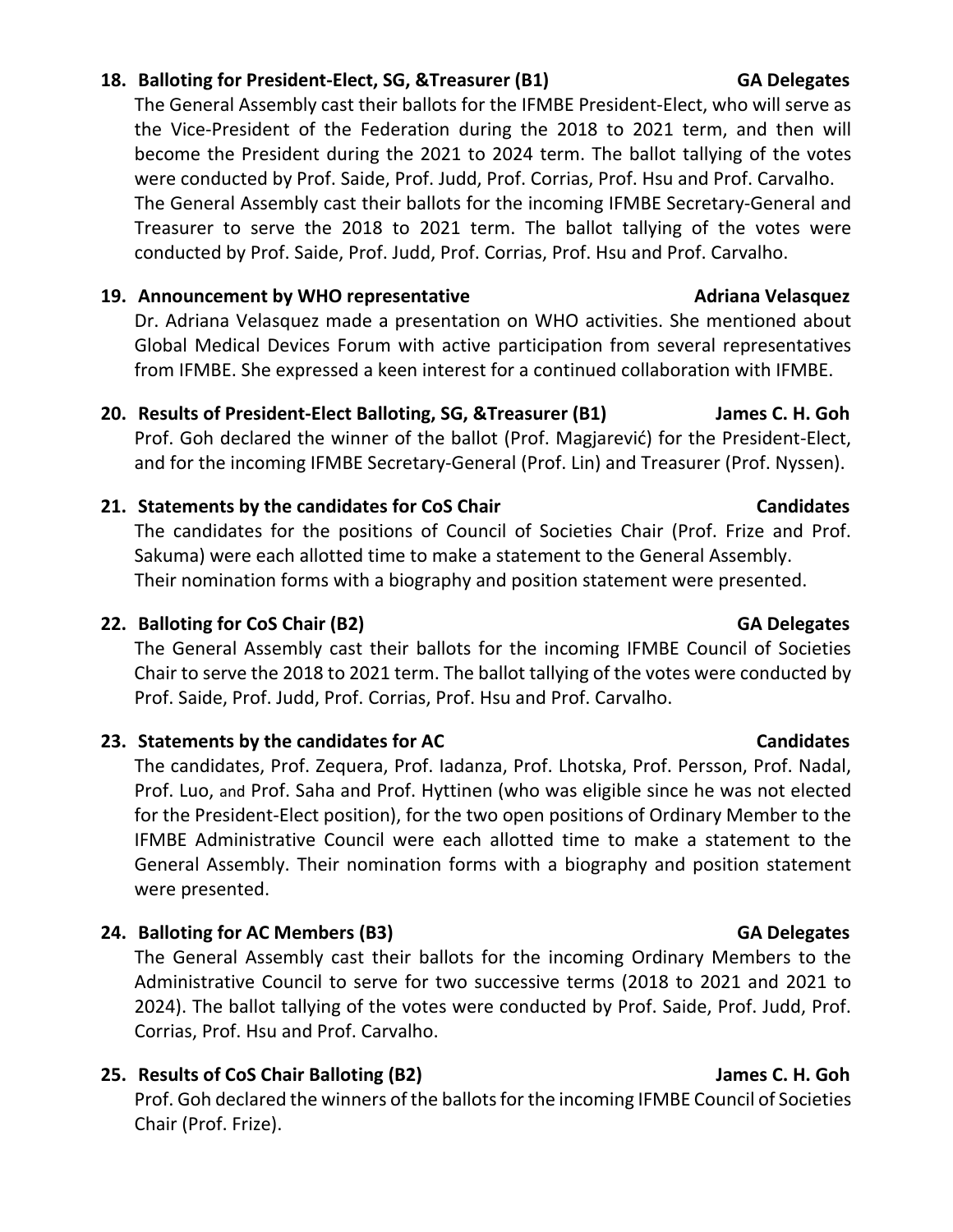# **26. Statements by candidates for RGRs (AP, EU-Af, NA, LA) Candidates**

The candidates for the positions of RGRs (AP: Prof. Wang, Prof. Sakuma, EU-Af: Prof. Jamsa, Prof. Jansson, LA: Prof. Laciar and NA: Prof. Barabino), were each allotted time to make a statement to the General Assembly. Their nomination forms with a biography and position statement were presented.

## 27. Ballot: RGRs (AP, EU-Af, NA, LA) (B4) GA Delegates

The General Assembly according to their respective region cast their ballots for the incoming IFMBE RGRs (AP, EU-Af, NA, LA) to serve the 2018 to 2021 term. The ballot tallying of the votes were conducted by Prof. Saide, Prof. Judd, Prof. Corrias, Prof. Hsu and Prof. Carvalho.

## **28. Results of Balloting for AC members (B3) James C. H. Goh**

Prof. Goh declared the winners of the ballots (Prof. Hyttinen and Prof. Zequera) for the incoming Ordinary Members to the IFMBE Administrative Council.

## **29. Statements by candidates for CED and HTAD Boards Candidates**

The candidates (CED: Prof. Badnjevic, Prof. Licona, Prof. Pecchia, Prof. Bergamasco, Prof. Tong, Prof. Erlandsson, Prof. Peczalski, Prof. Oliveira, Prof. Li and HTAD: Prof. Badnjevic, Prof. Iadanza, Prof. Conto, Prof. Clarke, Prof. Poon, Prof. Zhang, Prof. Leogrande) for the eight open positions of Members to the IFMBE Divisions (four for CED and four for HTAD) were each allotted time to make a statement to the General Assembly. Their nomination forms with a biography and position statement were presented.

## **30. Balloting for CED and HTAD members (B5) GA Delegates**

The General Assembly cast their ballots for the incoming Division Members in CED and HTAD to serve for two successive terms (2018 to 2021 and 2021 to 2024). The ballot tallying of the votes were conducted by Prof. Saide, Prof. Judd, Prof. Corrias, Prof. Hsu and Prof. Carvalho.

## **31. Results of Balloting for RGRs (AP, EU-Af, NA, LA) (B4) James C. H. Goh**

Prof. Goh declared the winners of the ballots for the incoming IFMBE RGRs (AP: Prof. Sakuma, EU-Af: Prof. Jamsa, LA: Prof. Laciar and NA: Prof. Barabino).

## **32. World Congress 2024 selection (B6) GA Delegates**

The General Assembly cast their ballots for the venue of the IUPESM World Congress 2024. The contestants were the IFMBE constituent societies from Australia, Argentina, Colombia, Japan and Mexico.

## **33. WC 2024 selection Balloting (B6) James C. H. Goh**

Prof. Goh announced that the IFMBE General Assembly ballots to host the IUPESM World Congress 2024 has been completed and closed. Prof. Goh stated that the data will be conveyed to IUPESM for analysis and making the final decision.